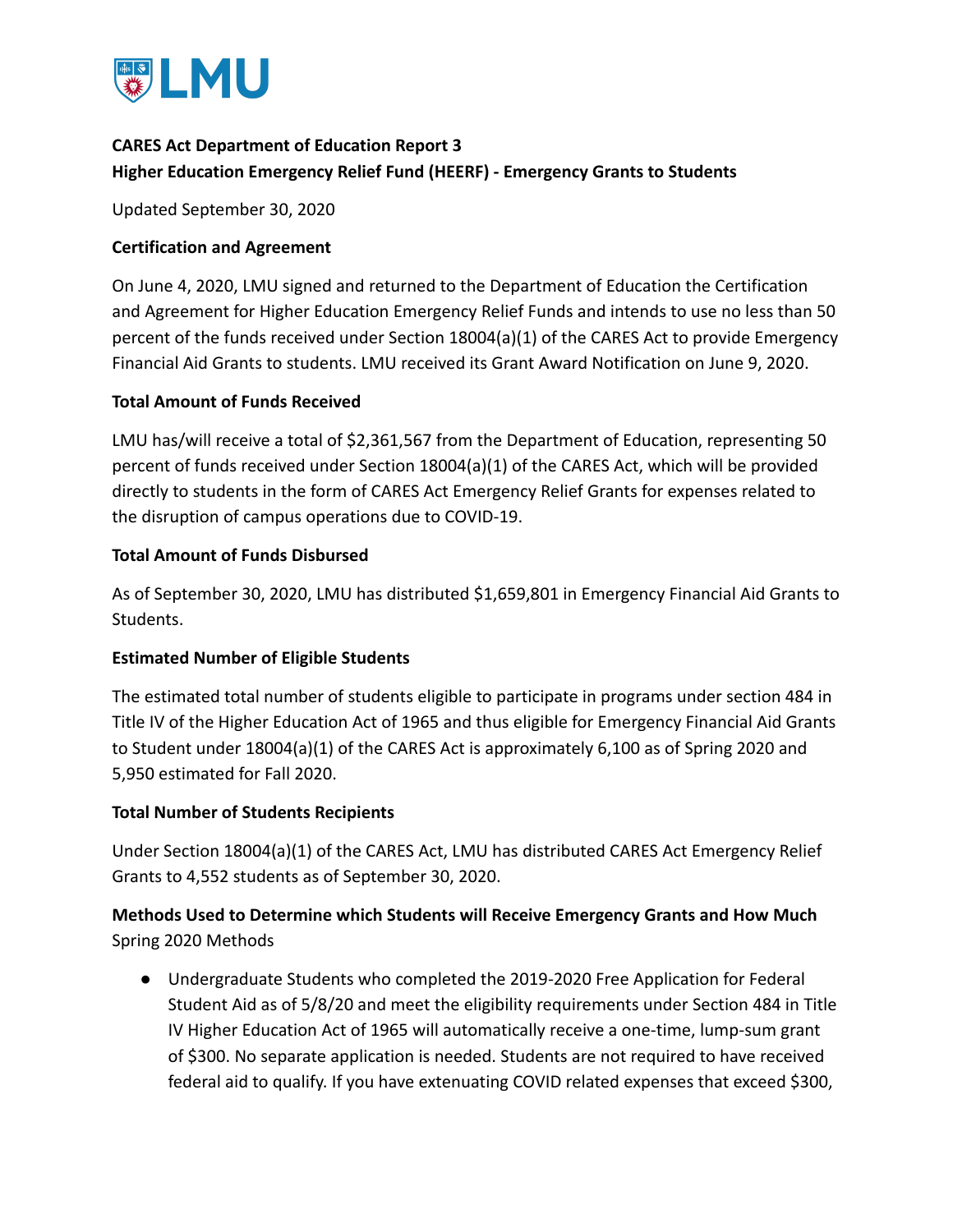

you may submit a CARES Act Emergency Relief Grant Application no later than June 30, 2020, for additional consideration. Financial Aid will review and determine an amount, if any, on a case-by-case basis. Due to limited funding availability, if an amount is determined, it may not cover the full amount of money requested for your COVID-19 related expenses.

- Graduate and LMU Loyola Law Students who completed the 2019-2020 Free Application for Federal Student Aid (FAFSA) and meet the eligibility requirements under Section 484 in Title IV Higher Education Act of 1965 must submit a CARES Act Emergency Relief Grant Application no later than June 30, 2020. Financial Aid will review and determine grant amounts, if any, on a case-by-case basis. Due to limited funding availability, if an amount is determined, it may not cover the full amount of money requested for your COVID-19 related expenses.
- Undergraduate, Graduate or LMU Loyola Law Students who are eligible to file a FAFSA, but have not yet filed for 2019-2020, are encouraged to do so no later than June 30, 2020, as well as submit a CARES Act Emergency Relief Grant Application. Financial Aid will review and determine grant amounts, if any, on a case-by-case basis. Due to limited funding availability, if an amount is determined, it may not cover the full amount of money requested for your COVID-19 related expenses.

## Fall 2020 Methods

- Undergraduate, Graduate and LMU Loyola Law Students who completed the 2020-2021 Free Application for Federal Student Aid FAFSA and meet the eligibility requirements under Section 484 in Title IV Higher Education Act of 1965 must submit a CARES Act Emergency Relief Grant Application. Students are not required to have received federal aid to qualify. Financial Aid will review and determine an amount, if any, on a case-by-case basis.
- Undergraduate, Graduate or LMU Loyola Law Students who are eligible to file a Free Application for Federal Student Aid FAFSA, but have not yet filed for 2020-2021, are encouraged to do so as soon as possible, as well as submit a CARES Act Emergency Relief Grant Application. Financial Aid will review and determine grant amounts, if any, on a case-by-case basis.

# **Instructions, Direction and Guidance Regarding Higher Education Emergency Relief Fund (HEERF) - Emergency Grants to Students**

Webpage: LMU Financial Aid developed the FAQ's CARES [Act Webpage](https://financialaid.lmu.edu/current/caresactemergencyreliefgrant/) to provide information to all LMU students about CARES Act Emergency Relief Grant funding and procedures at LMU.